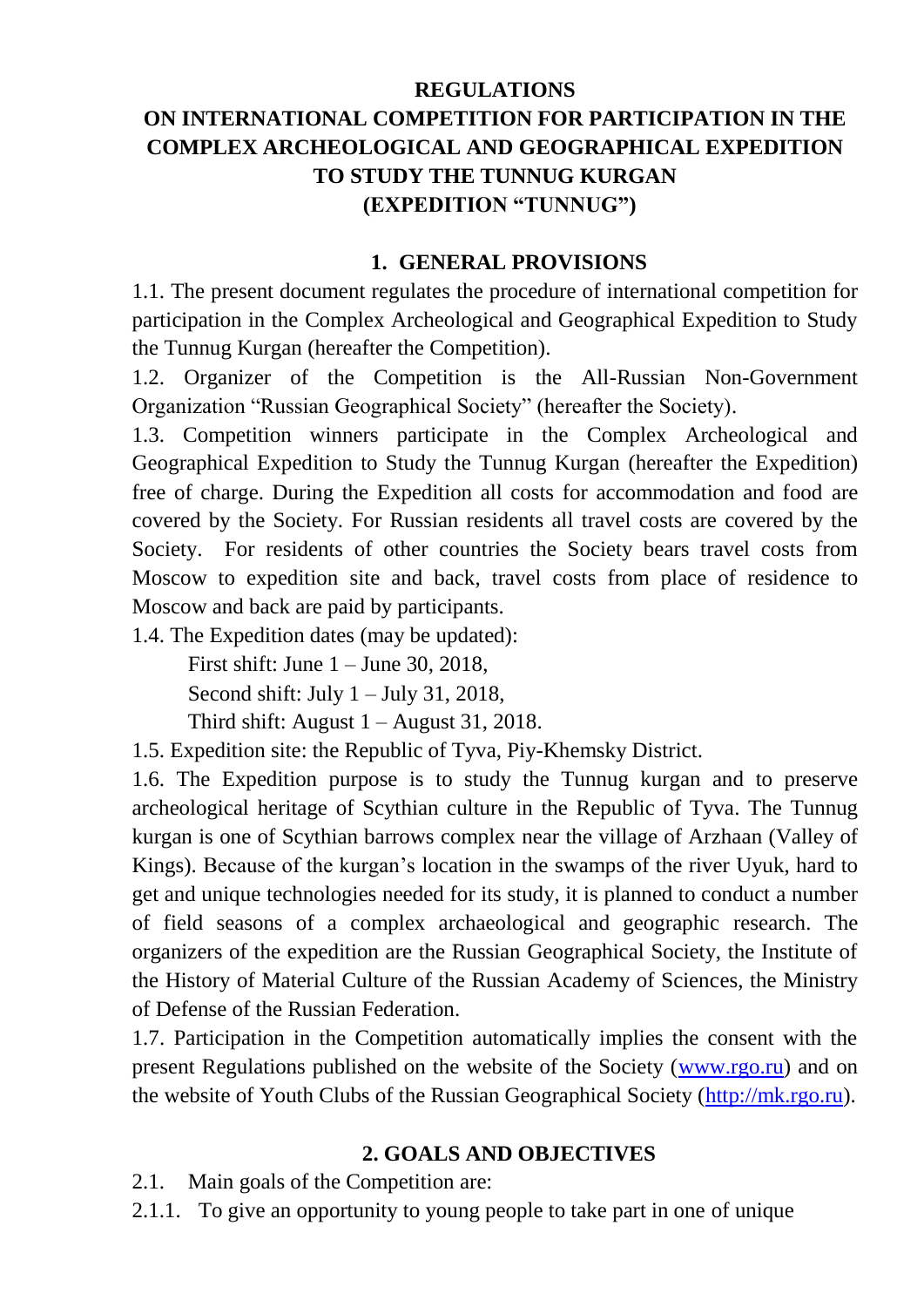expeditions of the Society.

2.1.2. To attract youth's attention and interest to study and preservation of natural and cultural heritage of Russia.

2.1.3. To promote expedition and social activities of the Society.

2.2. Main tasks of the Competition:

2.2.1. To involve young people into activities of the Society, such as participation in expeditions, to build up a volunteers database for participation in socially important projects of the Society.

### **3. FUNCTIONS AND REGULATIONS OF THE SELECTION COMMITTEE**

3.1. Selection Committee (hereafter the Committee) is composed of the Society's representatives and is to be approved by Executive Director of the Society.

3.2. Functions of the Committee are:

3.2.1. To receive Competition applications.

3.2.2. To create applications database.

3.2.3. To collect applicants' documents as specified in Section 5 of the present Regulations.

3.2.4. To select volunteers to participate in the Expedition as specified in Section 5 of the present Regulations.

3.3. All the Committee's decisions are to be taken collectively and recorded in the minutes.

3.4. The Committee's decisions are considered to be taken by a simple majority if more than a half of the Committee members attended the meeting.

## **4. COMPETITION PROCEDURE**

4.1. The Competition is conducted from March 6 to April 15, 2018, and includes: 4.2.1. Call for applications on the website of Youth Clubs of the Russian Geographical Society [\(http://mk.rgo.ru\)](http://mk.rgo.ru/).

4.2.2. Call for applications on the website of the Society [\(www.rgo.ru\)](http://www.rgo.ru/), mass media and information partners' resources.

4.2.3. Application form publication on the website of Youth Clubs of the Russian Geographical Society [\(http://mk.rgo.ru\)](http://mk.rgo.ru/).

4.2.4. Participants shall fill application forms on the website of Youth Clubs of the Russian Geographical Society [\(http://mk.rgo.ru\)](http://mk.rgo.ru/).

4.2.5. Participants submit support letter (reference) by chief of organization/chair/dean or research advisor describing several specific achievements. The letter shall be signed and the signature shall be clarified (in electronic form on the website of Youth Clubs of the Russian Geographical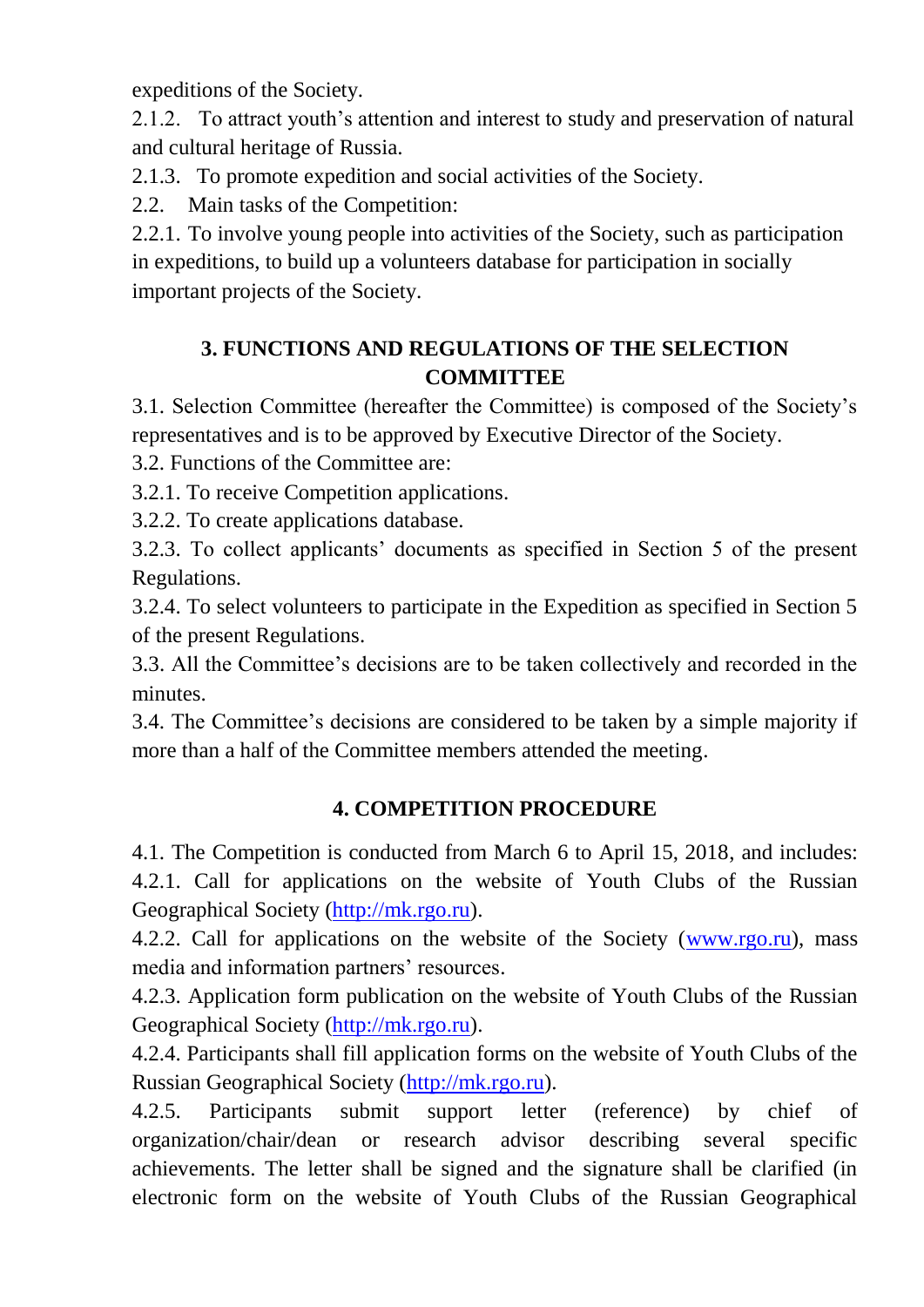Society [http://mk.rgo.ru\)](http://mk.rgo.ru/).

4.3. The Committee considers applications from April 15 to April 22, 2018, and publishes the Competition results (list of participants) on the website of the Society [\(www.rgo.ru\)](http://www.rgo.ru/) and the website of Youth Clubs of the Russian Geographical Society [\(http://mk.rgo.ru\)](http://mk.rgo.ru/).

4.4. From April 23 to April 30, 2018, winners of the Competition confirm their participation in the Expedition and submit documents for consideration as specified in Section 5 of this Regulations, by e-mail [expedition@rgo.ru,](mailto:expedition@rgo.ru) on the basis of confirmation letter.

### **5. SELECTION REQUIREMENTS**

5.1. *Age*. Bottom age limit – attainment of majority under the laws of applicant's state, but not less than 18 years. The upper limit is not higher than 35 years old. 5.2. *Education background***.** Students, graduate students, secondary and secondary specialized education. Faculties – history, geography, history and theory of culture, ethnology, etc., public leaders in geography and related sciences. Other specialties are possible in some cases where there is an evidently strong motivation (professional interest in history, archeology, geography, etc., experience of participation in similar expeditions).

5.3. *Motivation.* Strong interest in the Expedition subject, reasoned motivation to participate in the Expedition (to be given in the application form).

5.4. *Health.* No health-related restrictions to participate in the Expedition (to be specified in the medical certificate).

# 5.5. *Applicants should be physically and psychologically enduring. Having a sports title will be an advantage.*

## 5.6. *Personal qualities and skills:*

5.6.1. To be able for teamwork to answer the discipline requirements due to safety issues.

5.6.2. To be ready to live and work in the field in steppe, partly taiga zone, with a daily temperature variations exceeding 40 degrees Celsius (from  $+ 45$  ° during the day to  $+5$  ° at night).

5.6.3. To strictly adhere:

- − to the Expedition diet;
- − to the prohibition for the use any alcoholic, narcotic and toxic substances during the Expedition.

5.7. *Required documents.* Applicants shall submit to the Committee's consideration the following documents on the website of Youth Clubs of the Russian Geographical Society [\(http://mk.rgo.ru\)](http://mk.rgo.ru/):

5.7.1. Application form.